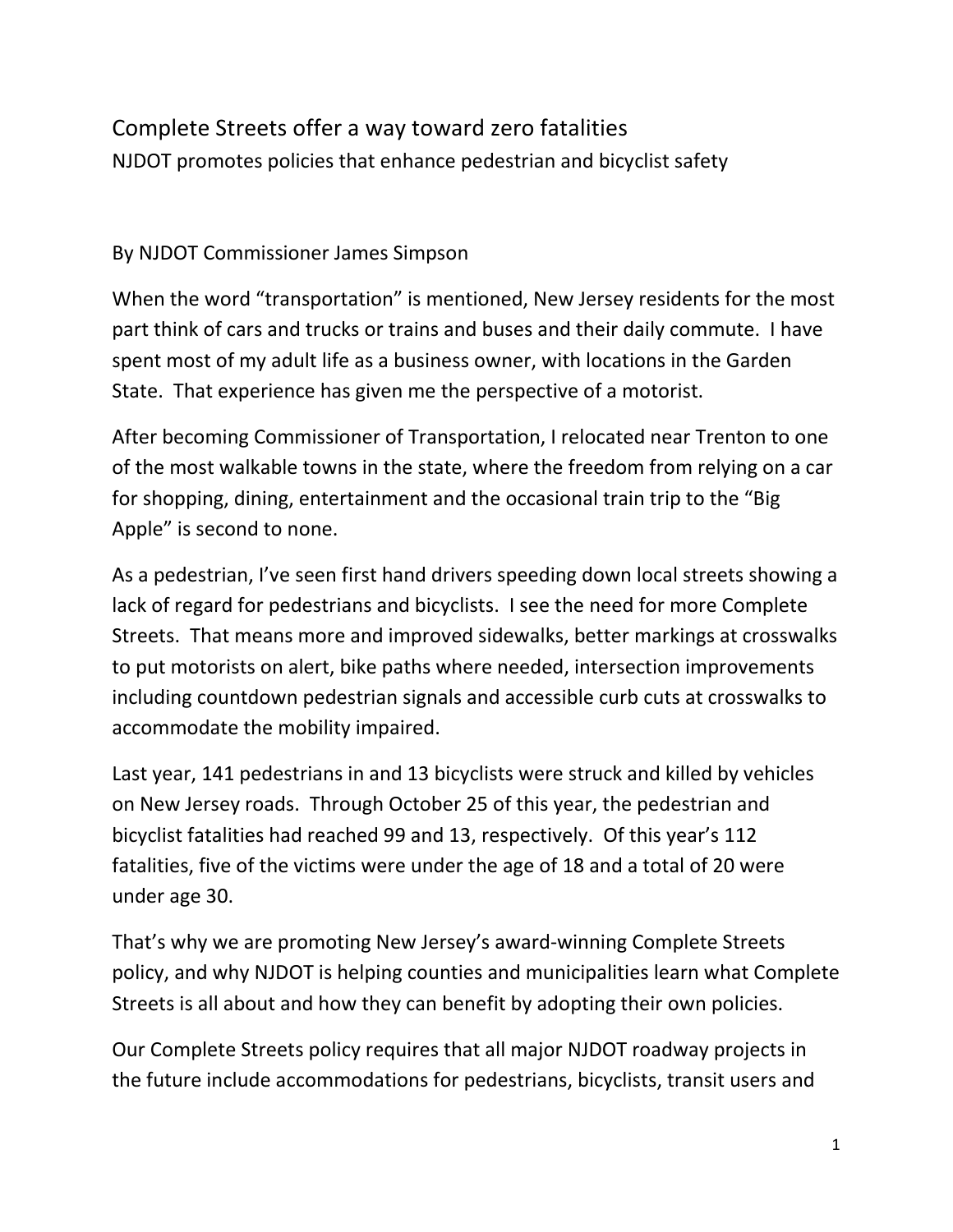the mobility impaired. Any exceptions to our policy must be explicitly requested and justified. Pedestrians and high-speed interstate freeways are not a good mix, so we generally would not include sidewalks in such projects. The opportunities for desirable and safe improvements, however, are almost limitless.

The advantage of inserting a dialogue about all users at the earliest stages of project development is that it provides the designers and the engineers the best opportunity to create solutions at the best price. It is easier and cheaper to build it right the first time than to retrofit the project later.

A local Complete Streets policy raises awareness among residents, elected officials and the private sector. When projects are proposed, pedestrian, bicycle and transit accommodations are no longer an afterthought – they become an integral feature of the overall investment plan. Since NJDOT adopted its policy, 13 municipalities and one county have followed suit.

Through our Pedestrian Safety Initiative, we have invested nearly \$15 million since 2007 on building more than 33 miles of sidewalks. The importance of this initiative is evidenced by the fact that we doubled that program's budget in FY 12 to \$4 million.

The Christie Administration supports Complete Streets through a number of NJDOT programs and Local Aid grant opportunities. Safety experts in the Department are in the process of assessing high-risk areas on state highways and propose improvements under our Pedestrian and Bicycle Safe Corridor program. I am personally chairing a committee to reduce pedestrian fatalities at the state's 314 railroad grade crossings.

We are putting the final touches on a Complete Streets video and will be offering regional workshops in the spring to local and county officials to introduce the benefits of Complete Streets and how to design for it.

Seven different Local Aid grant programs administered by NJDOT have provided funding in recent years to counties and towns to help them invest in projects that improve safety and access for pedestrians, bicyclists and others who share our roads.